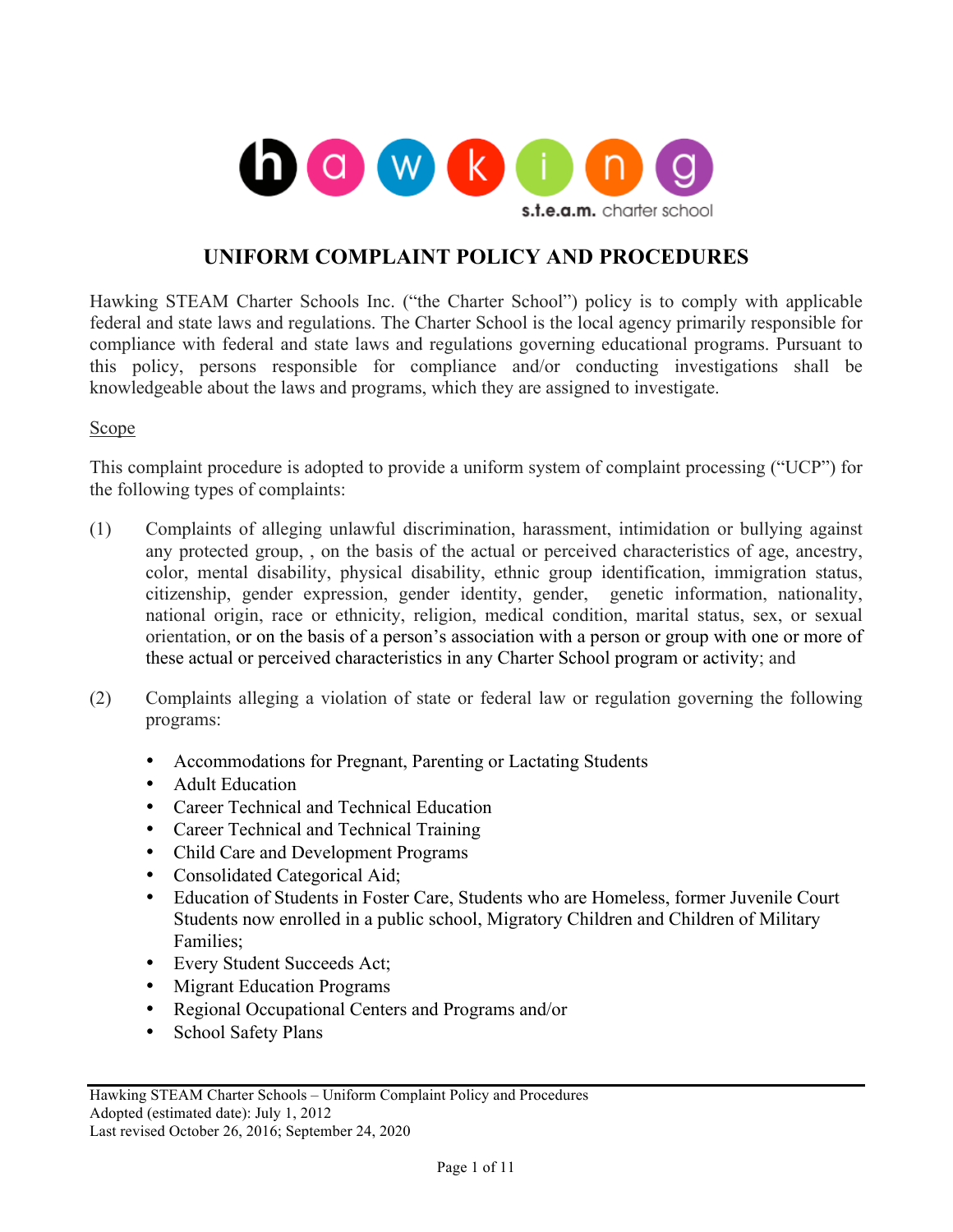- (2) Complaints alleging that a pupil enrolled in a public school was required to pay a pupil fee for participation in an educational activity as those terms are defined below.
	- a. "Educational activity" means an activity offered by the charter school that constitutes an integral fundamental part of elementary and secondary education, including, but not limited to, curricular and extracurricular activities.
	- b. "Pupil fee" means a fee, deposit or other charge imposed on pupils, or a pupil's parents or guardians, in violation of Section 49011 of the Education Code and Section 5 of Article IX of the California Constitution, which require educational activities to be provided free of charge to all pupils without regard to their families' ability or willingness to pay fees or request special waivers, as provided for in *Hartzell v. Connell*  (1984) 35 Cal.3d 899. A pupil fee includes, but is not limited to, all of the following:
		- i. A fee charged to a pupil as a condition for registering for school or classes, or as a condition for participation in a class or an extracurricular activity, regardless of whether the class or activity is elective or compulsory, or is for credit.
		- ii. A security deposit, or other payment, that a pupil is required to make to obtain a lock, locker, book, class apparatus, musical instrument, uniform or other materials or equipment.
		- iii. A purchase that a pupil is required to make to obtain materials, supplies, equipment or uniforms associated with an educational activity.
	- c. A pupil fees complaint and complaints regarding local control and accountability plans ("LCAP") only, may be filed anonymously (without an identifying signature), if the complaint provides evidence or information leading to evidence to support an allegation of noncompliance with Education Code sections 52060 – 52077, including an allegation of a violation of Education Code sections 47606.5 or 47607.3, as referenced in Education Code section 52075, regarding local control and accountability plans.
	- d. If the Charter School finds merit in a pupil fees complaint, or the California Department of Education ("CDE") finds merit in an appeal, the Charter School shall provide a remedy to all affected pupils and parents/guardians that, where applicable, includes reasonable efforts by the Charter School to ensure full reimbursement to all affected pupils and parents/guardians, subject to procedures established through regulations adopted by the state board.
	- e. Nothing in this Policy shall be interpreted to prohibit solicitation of voluntary donations of funds or property, voluntary participation in fundraising activities, or Charter School and other entities from providing pupils prizes or other recognition for voluntarily participating in fundraising activities.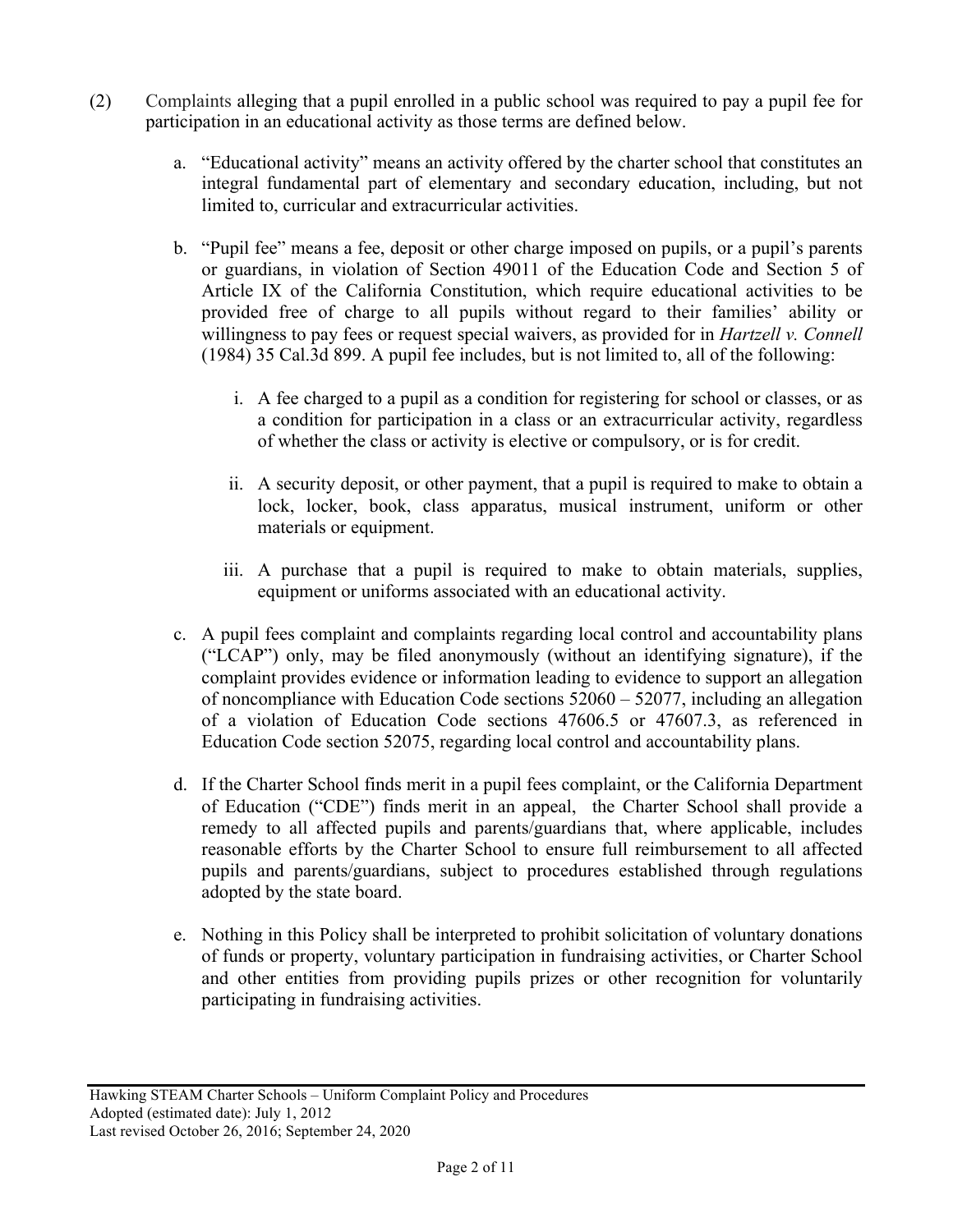- (3) Complaints alleging noncompliance with the requirements governing the Local Control Funding Formula ("LCFF") or LCAP under Education Code Sections 47606.5 and 47607.3, as applicable. If Charter School adopts a School Plan for Student Achievement in addition to its LCAP, complaints of noncompliance with the requirements of the School Plan for Student Achievement under Education Code sections 64000, 64001, 65000, and 65001 shall also fall under this Policy.
- (4) Complaints alleging noncompliance regarding child nutrition programs established pursuant to Education Code sections 49490-49590 are governed by Title 7, Code of Federal Regulations ("C.F.R.") sections 210.19(a)(4), 215.1(a), 220.13(c), 225.11(b), 226.6(n), and 250.15(d) and Title 5, California Code of Regulations ("C.C.R.") sections 15580 - 15584.
- (5) Complaints alleging noncompliance regarding special education programs established pursuant to Education Code sections 56000-56865 and 59000-59300 are governed by the procedures set forth in 5 C.C.R. sections 3200-3205 and 34 C.F.R. sections 300.151-300.153.

The Charter School acknowledges and respects every individual's rights to privacy. Unlawful discrimination, harassment, intimidation or bullying complaints shall be investigated in a manner that protects (to the greatest extent reasonably possible and as permitted by law) the confidentiality of the parties, including but not limited to the identity of the complainant, and maintains the integrity of the process. The Charter School cannot guarantee anonymity of the complainant. This includes keeping the identity of the complainant confidential. However, the Charter School will attempt to do so as appropriate. The Charter School may find it necessary to disclose information regarding the complaint/complainant to the extent required by law or necessary to carry out the investigation or proceedings, as determined by the Executive Director or designee on a case-by-case basis. The Charter School shall ensure that complainants are protected from retaliation.

#### Compliance Officer

The Board of Trustees designates the following compliance officer to receive and investigate complaints and to ensure the Charter School's compliance with law:

Lorena Chavez Executive Director Hawking STEAM Charter Schools, Inc.  $1275$  30<sup>th</sup> St. San Diego, CA 92154 (619) 483-3008

The Executive Director or designee shall ensure that the compliance officer designated to investigate complaints are knowledgeable about the laws and programs for which they are responsible. The Compliance Officer may have access to legal counsel as determined by the Executive Director or designee.

Hawking STEAM Charter Schools – Uniform Complaint Policy and Procedures Adopted (estimated date): July 1, 2012 Last revised October 26, 2016; September 24, 2020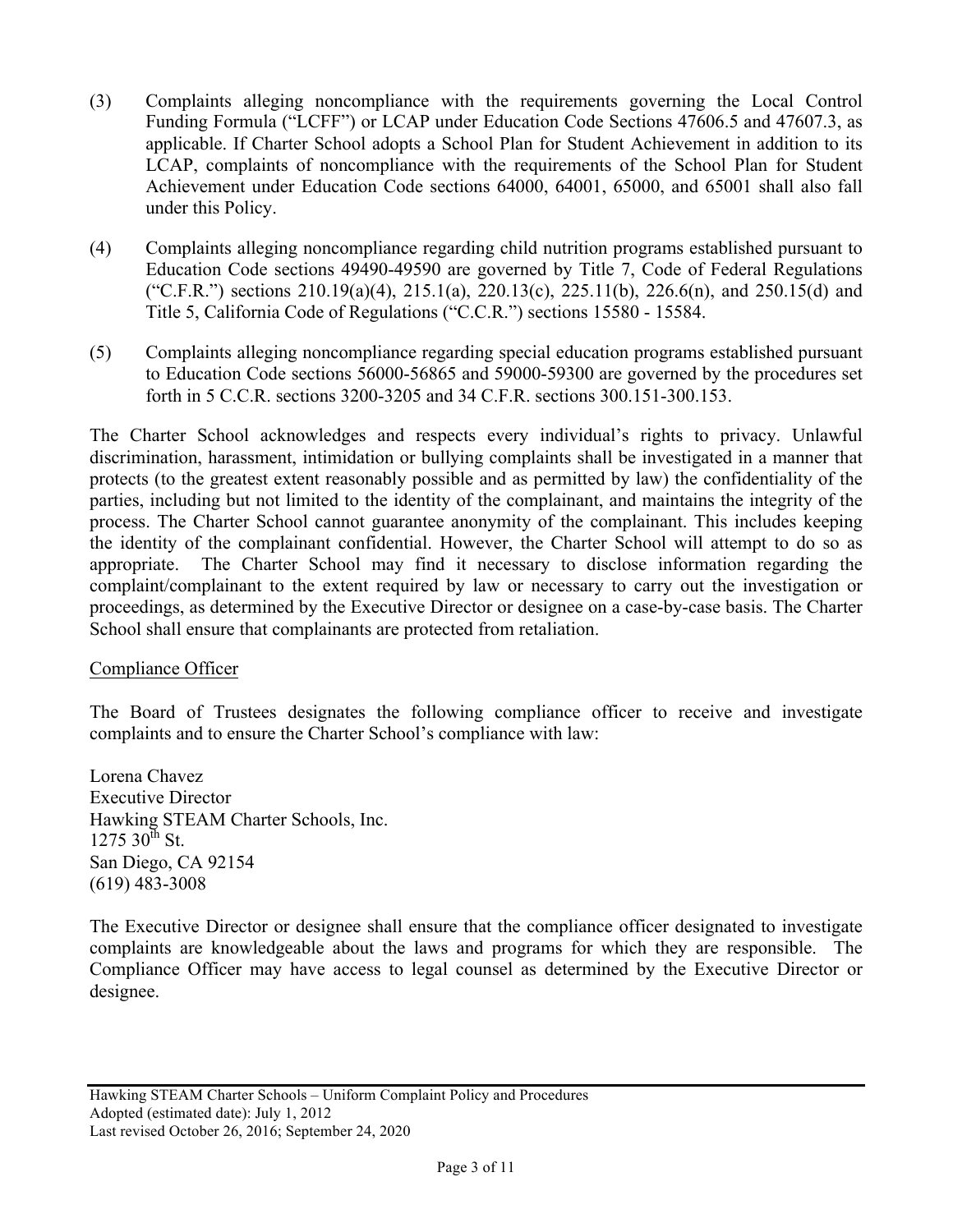Should a complaint be filed against the Executive Director, the compliance officer for that case shall be the President of the Charter School Board of Trustees.

## Notifications

The Charter School shall annually provide written notification of the Charter School's UCP to students, employees, parents and/or guardians, advisory committees, private school officials or representatives, and other interested parties as applicable.

The annual notice shall be in English. When necessary, in the primary language, pursuant to section 48985 of the Education Code if fifteen (15) percent or more of the pupils enrolled in the Charter School speak a single primary language other than English.

The Executive Director or designee shall make available copies of the Charter School's UCP free of charge. The annual notice of this Policy may be made available on the Charter School's website.

## The annual notice shall include the following:

- (a) A list of the types of complaints that fall under the scope of the UCP and the state and federal provisions that govern complaints regarding child nutrition programs and special education programs.
- (b) A statement clearly identifying any California State preschool programs that the Charter School is operating as exempt from licensing pursuant to Health and Safety Code section 1596.792(o) and corresponding Title 5 health and safety regulations, and any California State preschool programs that the Charter School is operating pursuant to Title 22 licensing requirements.
- (c) A statement that the Charter School is primarily responsible for compliance with federal and state laws and regulations.
- (d) A statement that a pupil enrolled in a public school shall not be required to pay a pupil fee for participation in an educational activity.
- (e) A statement identifying the title of the compliance officer, and the identity(ies) of the person(s) currently occupying that, position, if known.
- (f) A statement that if a UCP complaint is filed directly with the CDE and the CDE determines that it merits direct intervention, the CDE shall complete an investigation and provide a written decision to the complainant within sixty (60) calendar days of receipt of the complaint, unless the parties have agreed to extend the timeline or the CDE documents exceptional circumstances and informs the complainant.
- (g) A statement that the complainant has a right to appeal the Charter School's decision to the CDE by filing a written appeal thirty (30) calendar days of the date of the Charter School's decision, except if the Charter School has used its UCP to address a complaint that is not subject to the UCP requirements.
- (h) A statement that a complainant who appeals the Charter School's decision on a UCP complaint to the CDE shall receive a written appeal decision within sixty (60) calendar days of the CDE's receipt of the appeal, unless extended by written agreement with the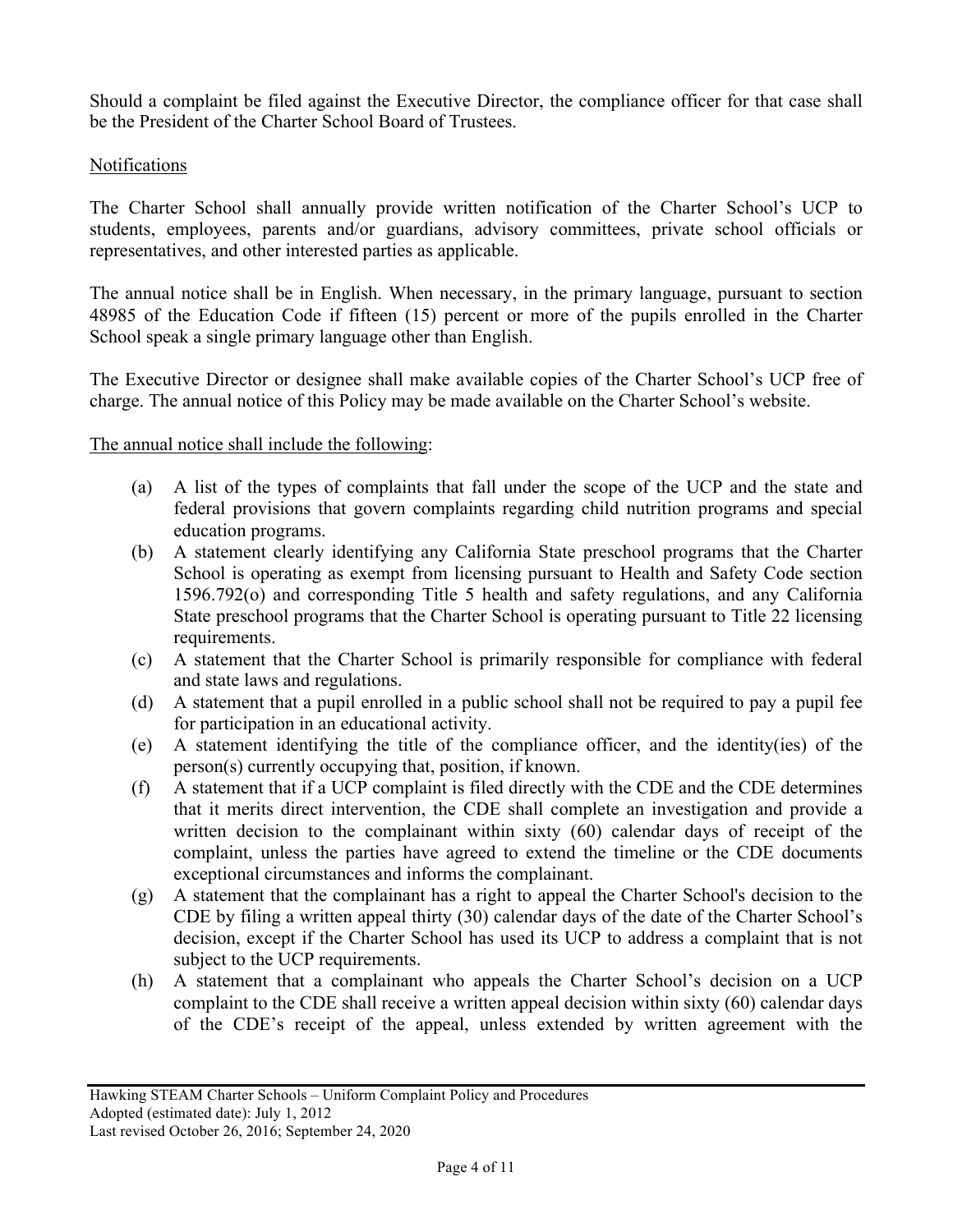complainant or the CDE documents exceptional circumstances and informs the complainant.

- (i) A statement that if the Charter School finds merit in a UCP complaint, or the CDE finds merit in an appeal, the Charter School shall take corrective actions consistent with the requirements of existing law that will provide a remedy to the affected student and/or parent/guardian as applicable.
- (j) A statement advising the complainant of any civil law remedies that may be available under state or federal discrimination, harassment, intimidation or bullying laws, if applicable, and of the appeal pursuant to Education Code Section 262.3.
- (k) A statement that copies of the Charter School's UCP shall be available free of charge.

## **Procedures**

The following procedures shall be used to address all complaints which allege that the Charter School has violated federal or state laws or regulations enumerated in the section "Scope," above. The compliance officer shall maintain a record of each complaint and subsequent related actions for at least three (3) calendar years.

All parties named shall be notified when a complaint is filed, when a complaint meeting or hearing is scheduled, and when a decision or ruling is made.

## • **Step 1: Filing of Complaint**

Any individual, including a person's duly authorized representative or an interested third party, public agency, or organization may file a written complaint of alleged noncompliance or, unlawful discrimination, harassment, intimidation or bullying pursuant to this policy.

A complaint of unlawful discrimination, harassment, intimidation or bullying may be filed by an individual who alleges that the individual has personally suffered unlawful discrimination, harassment, intimidation or bullying or by one who believes any specific class of individuals has been subjected to unlawful discrimination, harassment, intimidation or bullying, or by a duly authorized representative who alleges that an individual student has been subjected to discrimination, harassment, intimidation, or bullying. An investigation of alleged unlawful discrimination, harassment, intimidation or bullying shall be initiated by filing a complaint no later than six (6) months from the date the alleged discrimination, harassment, intimidation or bullying occurred, or the complainant first obtained knowledge of the facts of the alleged discrimination, harassment, intimidation or bullying unless the time for filing is extended by the Executive Director or designee, upon written request by the complainant setting forth the reasons for the extension. Such extension by the Executive Director or designee shall be made in writing. The period for filing may be extended by the Executive Director or designee for good cause for a period not to exceed ninety (90) calendar days following the expiration of the six-month time period. The Executive Director shall respond immediately upon a receipt of a request for extension.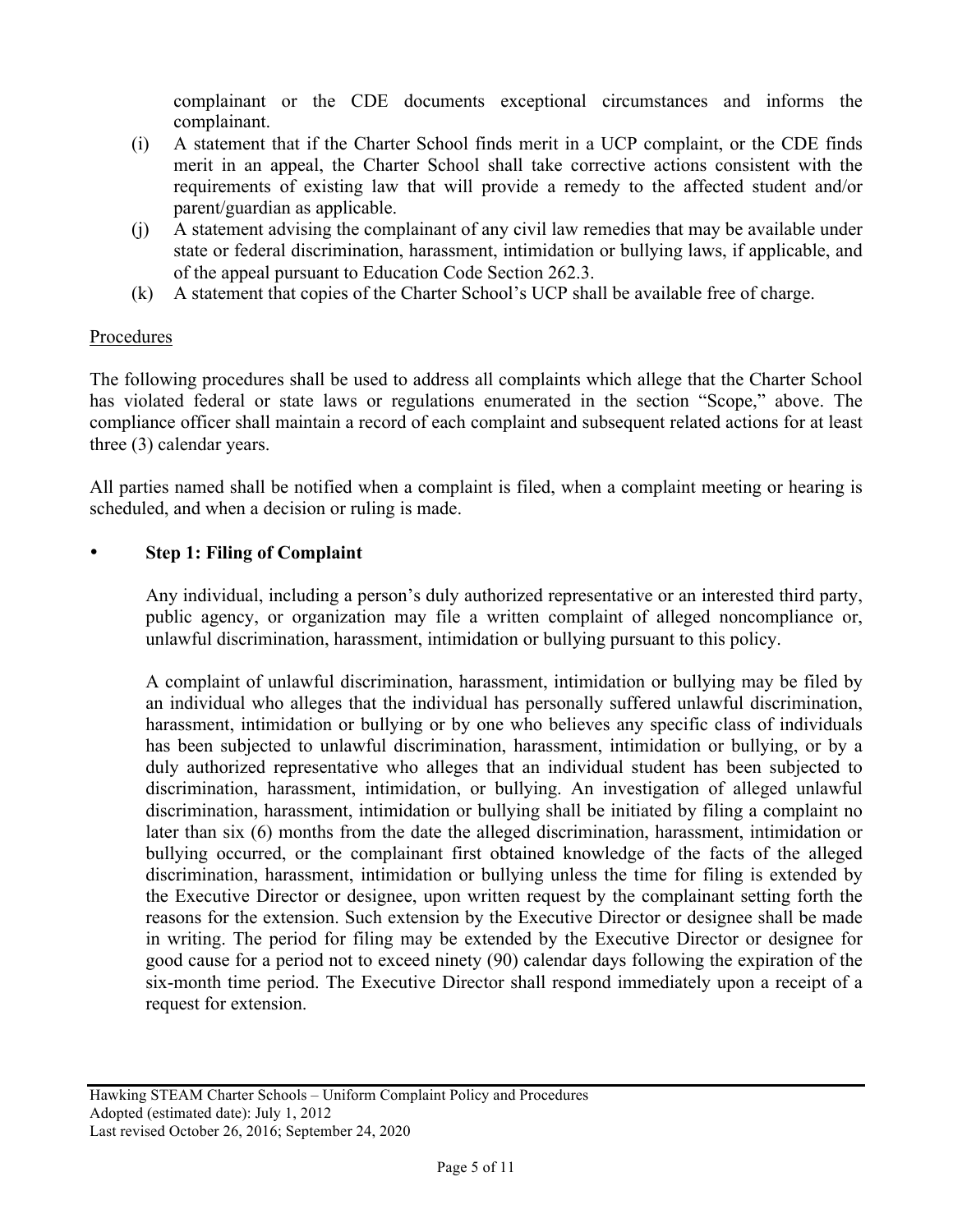All other complaints under this Policy shall be filed not later than one (1) year from the date the alleged violation occurred. For complaints relating to the LCAP, the date of the alleged violation is the date on which the Charter School Board of Trustees approved the LCAP or the annual update was adopted by the Charter School.

The complaint shall be presented to the compliance officer who shall maintain a log of complaints received, providing each with a code number and date stamp.

Complaints filed pursuant to this Policy must be in writing and signed. A signature may be handwritten, typed (including in an email) or electronically generated. Only complaints regarding pupil fees or LCAP compliance may be filed anonymously as set forth in this Policy.

If a complainant is unable to put a complaint in writing due to conditions such as a disability or illiteracy, Charter School staff shall assist the complainant in the filing of the complaint.

## • **Step 2: Mediation**

Within three (3) business days of receiving the complaint, the compliance officer may informally discuss with the complainant the possibility of using mediation. If the complainant agrees to mediation, the compliance officer shall make arrangements for this process.

Before initiating the mediation of an unlawful discrimination, harassment, intimidation or bullying complaint, the compliance officer shall ensure that all parties agree to make the mediator a party to related confidential information.

If the mediation process does not resolve the complaint to the satisfaction of the complainant, the compliance officer shall proceed with his/her investigation of the complaint.

The use of mediation shall not extend the Charter School's timelines for investigating and resolving the complaint unless the complainant agrees in writing to such an extension of time.

## • **Step 3: Investigation of Complaint**

The compliance officer is encouraged to hold an investigative meeting within five (5) business days of receiving the complaint or an unsuccessful attempt to mediate the complaint. This meeting shall provide an opportunity for the complainant and/or his/her representative to repeat the complaint orally.

The complainant and/or the complainant's representative shall have an opportunity to present evidence or information leading to evidence to support the allegations in the complaint.

A complainant's refusal to provide the Charter School's Compliance Officer with documents or other evidence related to the allegations in the complaint, or his/her failure or refusal to cooperate in the investigation or his/her engagement in any other obstruction of the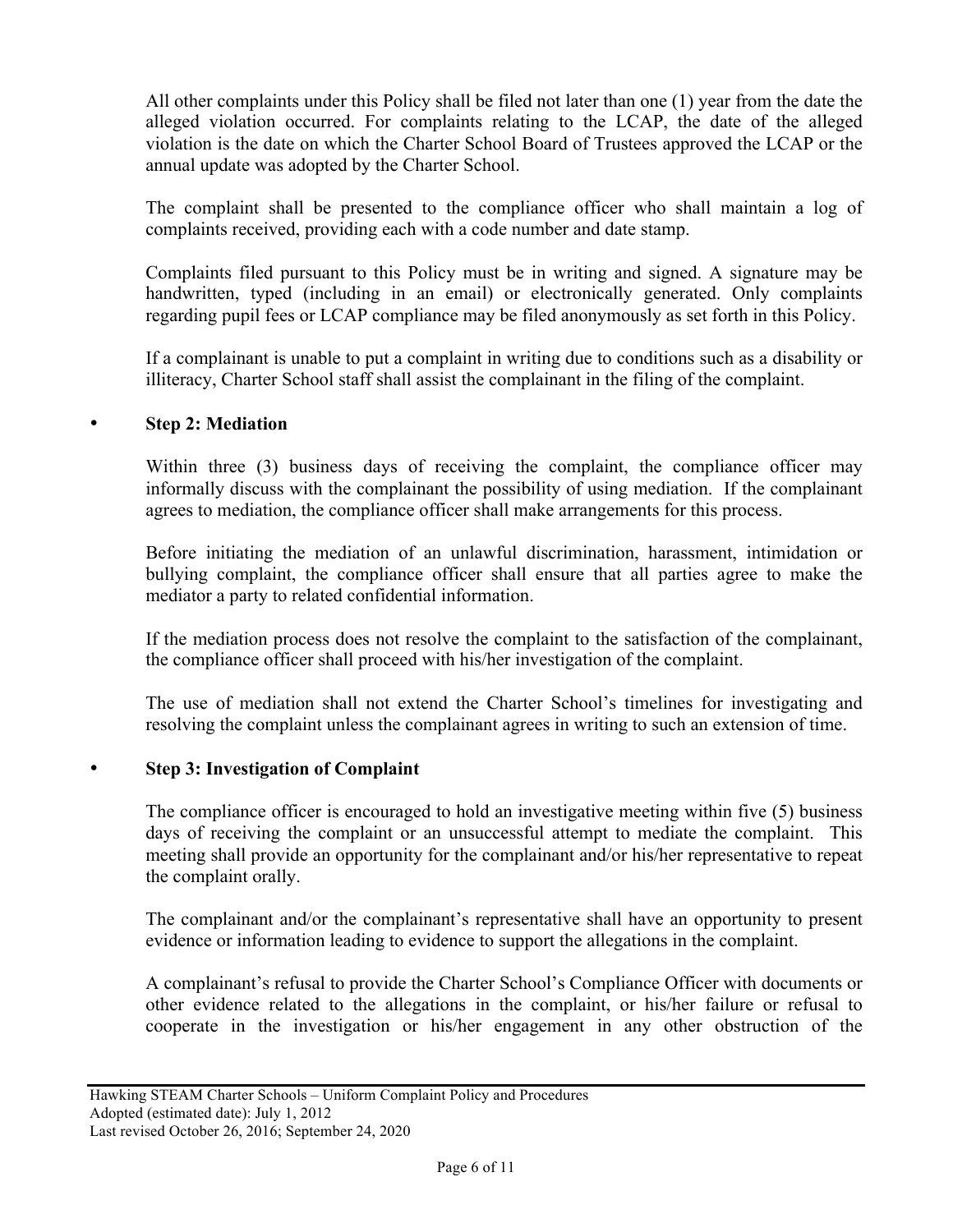investigation, may result in the dismissal of the complaint because of a lack of evidence to support the allegation.

The Charter School's refusal to provide the Compliance Officer with access to records and/or other information related to the allegation in the complaint, or its failure or refusal to cooperate in the investigation or its engagement in any other obstruction of the investigation, may result in a finding, based on evidence collected, that a violation has occurred and may result in the imposition of a remedy in favor of the complainant.

## • **Step 4: Final Written Decision**

The Charter School shall issue an investigation report (the "Decision") based on the evidence. The Charter School's Decision shall be in writing and sent to the complainant within sixty (60) calendar days of the Charter School's receipt unless the timeframe is extended with the written agreement of the complainant. The Charter School's Decision shall be written in English and in the language of the complainant whenever feasible or as required by law.

The Decision shall include:

- 1. The findings of fact based on evidence gathered.
- 2. The conclusion providing a clear determination for each allegation as to whether the Charter School is in compliance with the relevant law.
- 3. Corrective actions, if Charter School finds merit in the complaint and any are warranted or required by law.
- 4. Notice of the complainant's right to appeal the Charter School's Decision within thirty (30) calendar days to the CDE, except when the Charter School has used its UCP to address complaints that are not subject to the UCP requirements.
- 5. Procedures to be followed for initiating such an appeal.

If an employee is disciplined as a result of the complaint, the Decision shall simply state that effective action was taken and that the employee was informed of the Charter School's expectations. The Decision shall not give any further information as to the nature of the disciplinary action except as required by applicable law.

#### Appeals to the California Department of Education

If dissatisfied with the Charter School's Decision, the complainant may appeal in writing to the CDE within thirty (30) calendar days of receiving the Charter School's Decision. The appeal shall be accompanied by a copy of the complaint filed with the Charter School and a copy of the Decision. When appealing to the CDE, the complainant must specify and explain the basis for the appeal, including at least one of the following: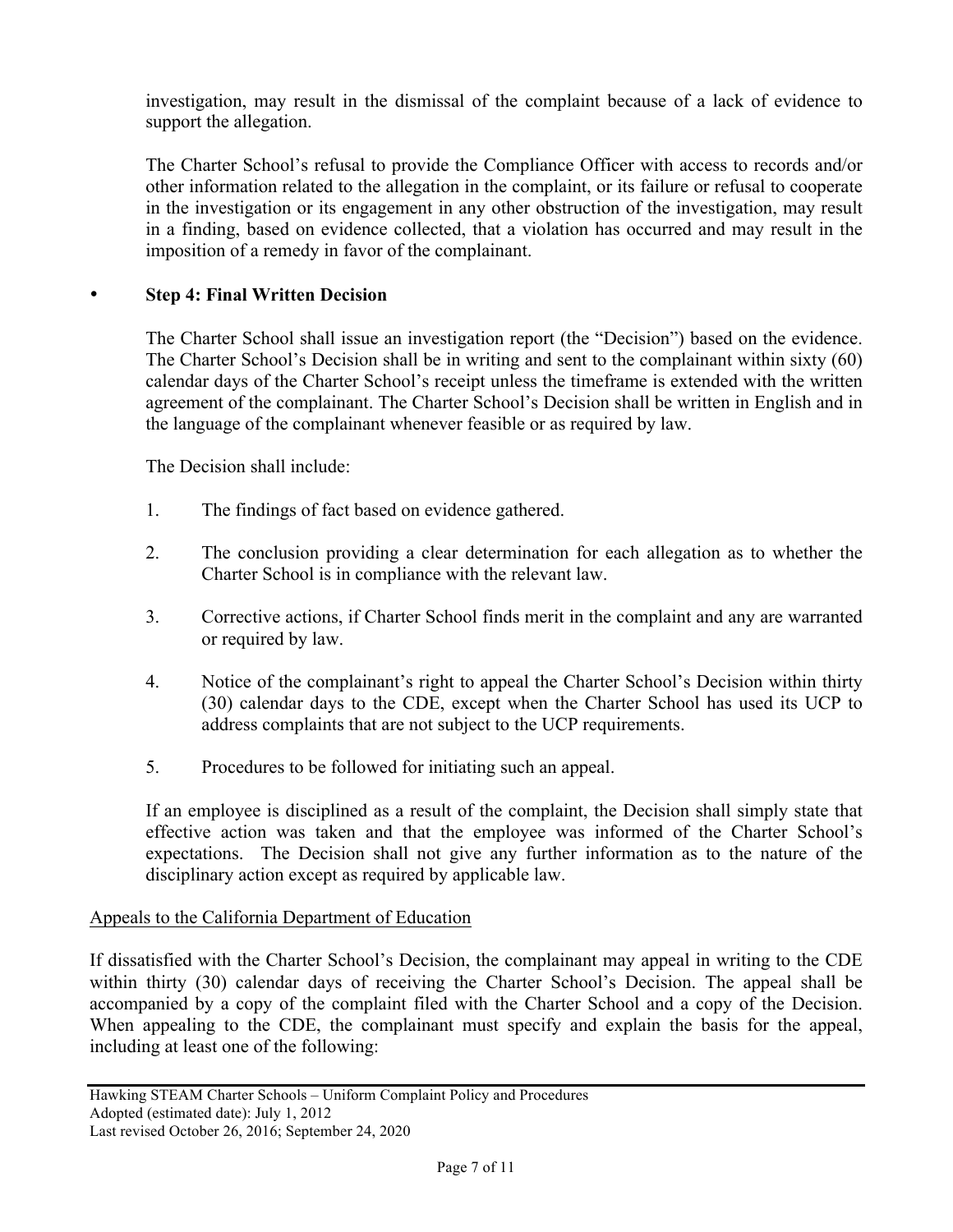- 1. The Charter School failed to follow its complaint procedures.
- 2. Relative to the allegations of the complaint, the Charter School's Decision lacks material findings of fact necessary to reach a conclusion of law.
- 3. The material findings of fact in the Charter School's Decision are not supported by substantial evidence.
- 4. The legal conclusion in the Charter School's Decision is inconsistent with the law.
- 5. In a case in which the Charter School's Decision found noncompliance, the corrective actions fail to provide a proper remedy.

Upon notification by the CDE that the complainant has appealed the Charter School's Decision, the Executive Director or designee shall forward the following documents to the CDE within ten (10 calendar days of the date of notification:

- 1. A copy of the original complaint.
- 2. A copy of the Decision.
- 3. A copy of the investigation file, including but not limited to all notes, interviews, and documents submitted by the parties or gathered by the investigator.
- 4. A report of any action taken to resolve the complaint.
- 5. A copy of the Charter School's complaint procedures.
- 6. Other relevant information requested by the CDE.

If the CDE determines the appeal raises issues not contained in the local complaint, the CDE will refer those new issues back to the Charter School for resolution as a new complaint. If the CDE notifies the Charter School that its Decision failed to address an allegation raised by the complaint and subject to the UCP process, the Charter School will investigate and address such allegation(s) in accordance with the UCP requirements and provide the CDE and the appellant with an amended Decision addressing such allegation(s) within twenty (20) calendar days of the CDE's notification. The amended Decision will inform the appellant of the right to separately appeal the amended Decision with respect to the complaint allegation(s) not addressed in the original Decision.

Within thirty (30) calendar days of the date of the CDE's appeal Decision pursuant to 5 C.C.R. section 4633(f)(2) or (3), either party may request reconsideration by the State Superintendent of Public Instruction ("SSPI") or the SSPI's designee. The request for reconsideration shall specify and explain the reason(s) for contesting the findings of fact, conclusions of law, or corrective actions in the CDE's appeal Decision. The SSPI will not consider any information not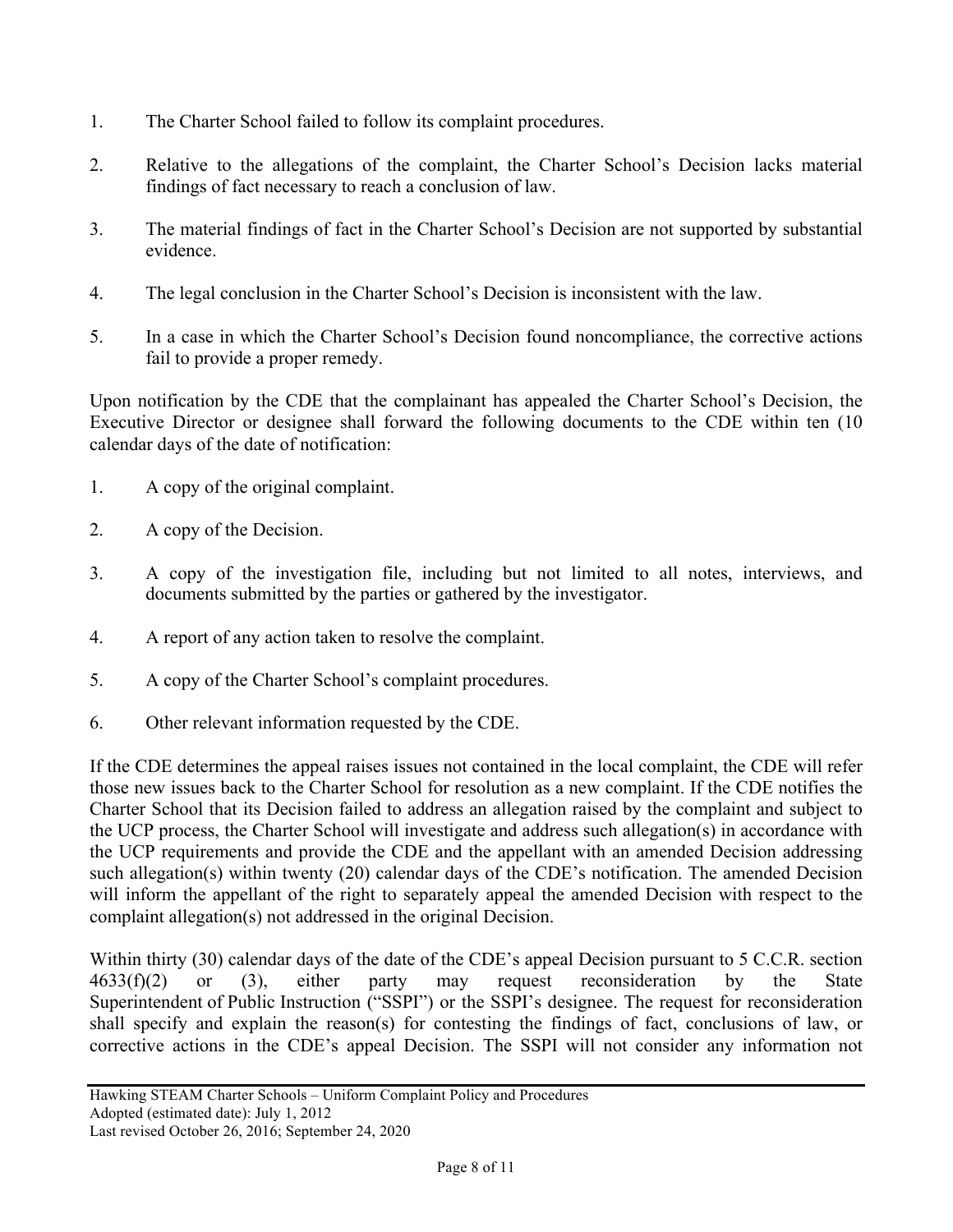previously submitted to the CDE by a party during the appeal unless such information was unknown to the party at the time of the appeal and, with due diligence, could not have become known to the party. Pending the SSPI's response to a request for reconsideration, the CDE appeal Decision remains in effect and enforceable, unless stayed by a court.

The CDE may directly intervene in the complaint without waiting for action by the Charter School when one of the conditions listed in 5 C.C.R. section 4650 exists, including but not limited to cases in which through no fault of the complainant, the Charter School has not taken action within sixty (60) calendar days of the date the complaint was filed with the Charter School .

#### Civil Law Remedies

A complainant may pursue available civil law remedies outside of the Charter School's complaint procedures. Complainants may seek assistance from mediation centers or public/private interest attorneys. Civil law remedies that may be imposed by a court include, but are not limited to, injunctions and restraining orders. For unlawful discrimination complaints arising under state law, however, a complainant must wait until sixty (60) calendar days have elapsed from the filing of an appeal with the CDE before pursuing civil law remedies. The moratorium does not apply to injunctive relief and is applicable only if the Charter School has appropriately, and in a timely manner, apprised the complainant of their right to file a complaint.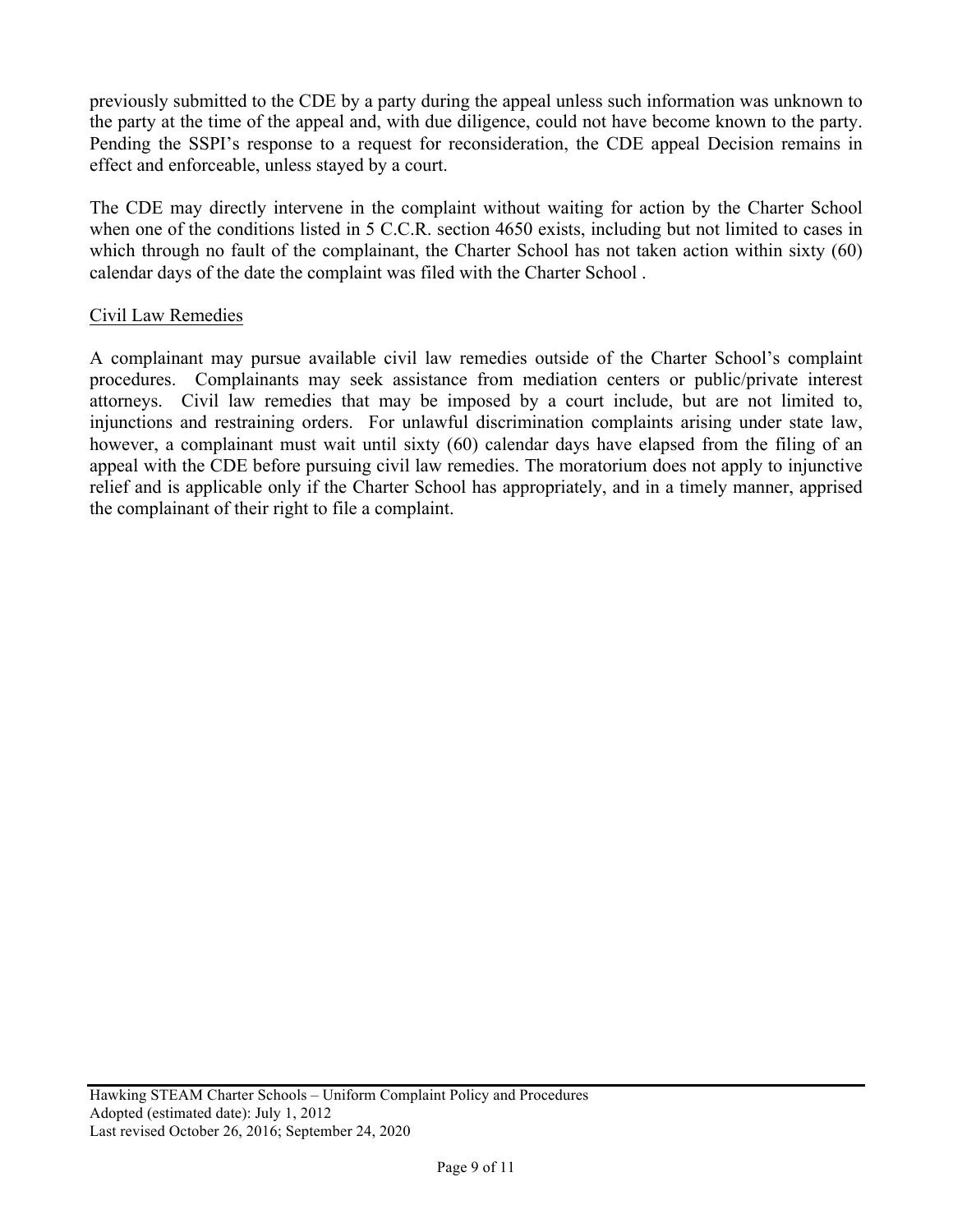# **UNIFORM COMPLAINT PROCEDURE FORM**

|                                     | First Name/MI: |             |                |           |
|-------------------------------------|----------------|-------------|----------------|-----------|
| Student Name (if applicable):       | Grade:         |             | Date of Birth: |           |
| Street Address/Apt. #:              |                |             |                |           |
| City:                               |                | State:      |                | Zip Code: |
| Home Phone:                         | Cell Phone:    | Work Phone: |                |           |
| School/Office of Alleged Violation: |                |             |                |           |

#### **For allegation(s) of noncompliance, please check the program or activity referred to in your complaint, if applicable:**

| Adult Education<br>Career Technical and Technical                 | Education of Students in Foster<br>Care, Students who are Homeless,                                               | $\Box$ Regional Occupational Centers and<br>Programs                |  |  |  |
|-------------------------------------------------------------------|-------------------------------------------------------------------------------------------------------------------|---------------------------------------------------------------------|--|--|--|
| Education/Career<br>Technical<br>and<br><b>Technical Training</b> | former Juvenile Court Students now<br>enrolled in a Public School, Migratory<br>Children and Children of Military | Plans<br>for<br>School<br>School<br>Achievement                     |  |  |  |
| Child Care and Development                                        | Families                                                                                                          | School Safety Plan                                                  |  |  |  |
| Categorical<br>Consolidated                                       | Aid   Every Student Succeeds Act                                                                                  | Pupil Fees<br>$\mathbf{I}$                                          |  |  |  |
| Programs                                                          | Local Control Funding Formula/<br>$\sim$<br>Local Control and Accountability Plan                                 | Pregnant, Parenting or Lactating<br>$\mathbf{I}$<br><b>Students</b> |  |  |  |
|                                                                   | Migrant Education Programs                                                                                        |                                                                     |  |  |  |

#### **For allegation(s) of unlawful discrimination, harassment, intimidation or bullying, please check the basis of the unlawful discrimination, harassment, intimidation or bullying described in your complaint, if applicable:**

| Age                             |                | Genetic Information            |  | Sex (Actual or Perceived)                                                |  |  |
|---------------------------------|----------------|--------------------------------|--|--------------------------------------------------------------------------|--|--|
| Ancestry                        |                | Immigration Status/Citizenship |  | Sexual Orientation (Actual or<br>Perceived)                              |  |  |
| Color                           | Marital Status |                                |  |                                                                          |  |  |
| Disability (Mental or Physical) |                | <b>Medical Condition</b>       |  | Based on association with a person<br>or group with one or more of these |  |  |
| Ethnic Group Identification     |                | Nationality/National Origin    |  | actual or perceived characteristics                                      |  |  |
| Gender / Gender Expression /    |                | Race or Ethnicity              |  |                                                                          |  |  |
| Gender Identity                 |                | Religion                       |  |                                                                          |  |  |

1. Please give facts about the complaint. Provide details such as the names of those involved, dates, whether witnesses were present, etc., that may be helpful to the complaint investigator.

 $\_$  , and the state of the state of the state of the state of the state of the state of the state of the state of the state of the state of the state of the state of the state of the state of the state of the state of the  $\mathcal{L}_\text{max}$ 

 $\_$  , and the state of the state of the state of the state of the state of the state of the state of the state of the state of the state of the state of the state of the state of the state of the state of the state of the  $\mathcal{L}_\text{max}$